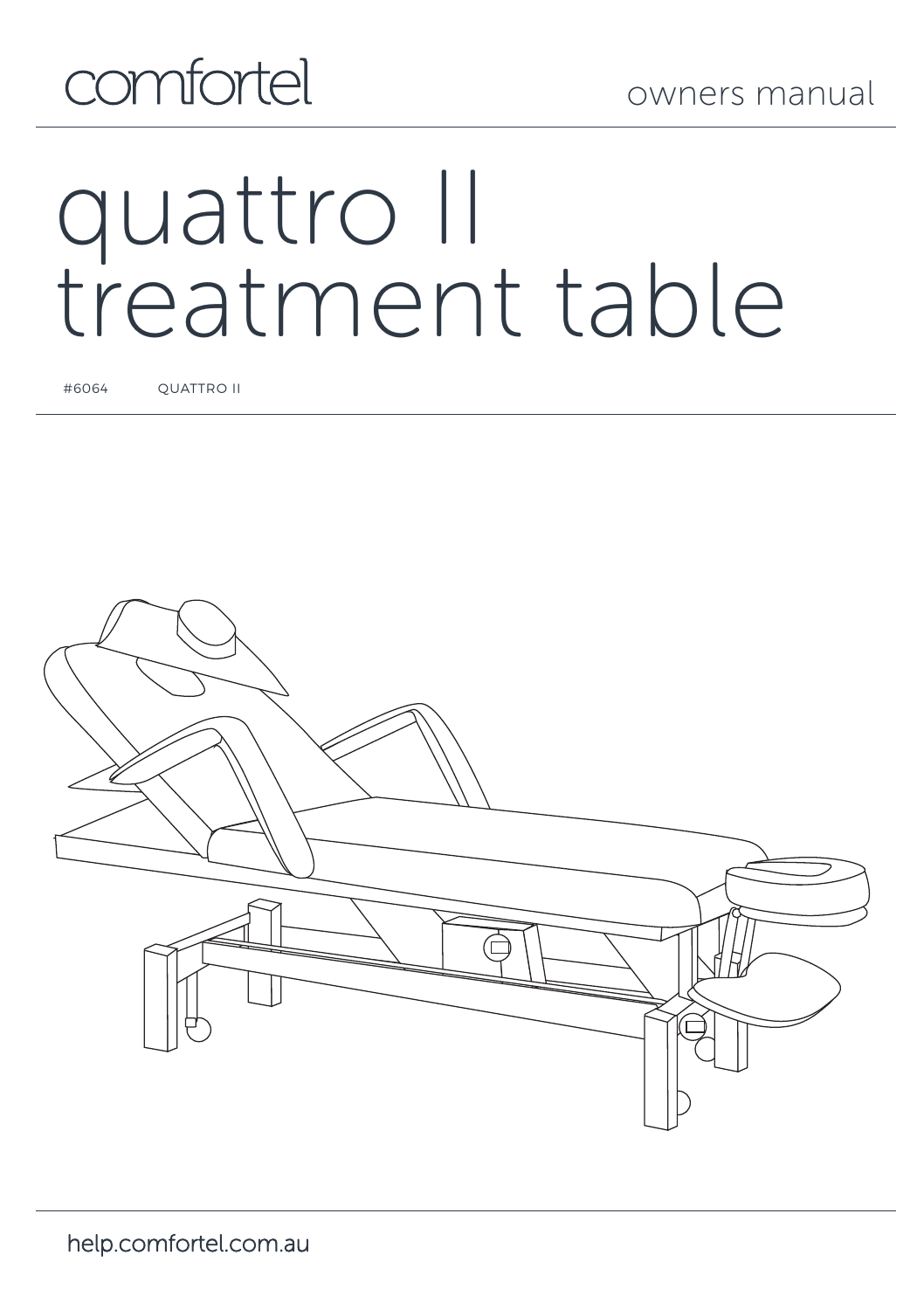Listed below are essential safety precautions.

#### GENERAL SAFETY

- 1. Read carefully and keep these instructions in a safe place.
- 2. Use this product only for its intended function and do not use attachments not recommended by the manufacturer.
- 3. Do not use outdoors.
- 4. Do not try to move the table when in use.

#### ELECTRICAL APPLIANCES

- 1. All GPO's must be installed by a qualified Electrician in accordance with local electrical standards.
- 2. DO NOT allow children to operate the electric motors in this product.
- 3. Turn the power off and remove the plug when not in use.
- 4. Turn the power off and remove the plug when cleaning.
- 5. Do not let the power cord get damaged in any way.
- 6. Keep the power cord away from heat sources.
- 7. Do not use an extension cord unless the cord complies with local electrical safety standards.
- 8. Periodically inspect the power cord for signs of damage.
- 9. Do not operate any electrical item with a damaged power cord.

IMPORTANT KEEP FINGERS AND HANDS AWAY FROM TABLE JOINTS UNDER THE TABLE



#### IMPORTANT DO NOT ALLOW CHILDREN AROUND THE

TREATMENT TABLE WHEN IN USE



#### IMPORTANT

DO NOT ALLOW CHILDREN TO OPERATE THE ELECTRIC MOTORS THAT MOVE THE TABLE



#### IMPORTANT DO NOT USE AROUND WATER OR IN A WET ENVIRONMENT



#### IMPORTANT

WHEN REPLACING ANY PARTS OR ASSEMBLING THE TABLE, YOU MUST ENSURE THE TABLE IS RESTING ON IT'S SIDE TO SAFEGUARD FROM CRUSH INJURY

## GET STARTED

#### TOP VIEW FLAT POSITION INAK<sup>e</sup>ds O U A T T R O II Beauty bed with electric adjustment 290 (11.4") Width: 650mm (25.6") with arms: 880mm (34.6") 515 (20.3") 700 (27.5") Length: 1870-2120mm (73.6-83.5")  $\overline{\phantom{a}}$  $\overline{\phantom{a}}$  700 Height Range: 520-860mm (20.5-33.8") · Electric height adjustment · Manual back adjustment 210 (8.3") Foot control  $\overline{1}$  1870 (73.6") OPTIONAL UPGRADE 2120 (83.5") **BATTERY** for back up power supply40° 110 (4.3") 15 30 100 100 280 30 (20.5-33.8") 20.5-33.8" 520-860 ٦ 115 115 1320 (52.3") 540 (21.25") **SIDE VIEW WAS SERVED** All measurements are in MM.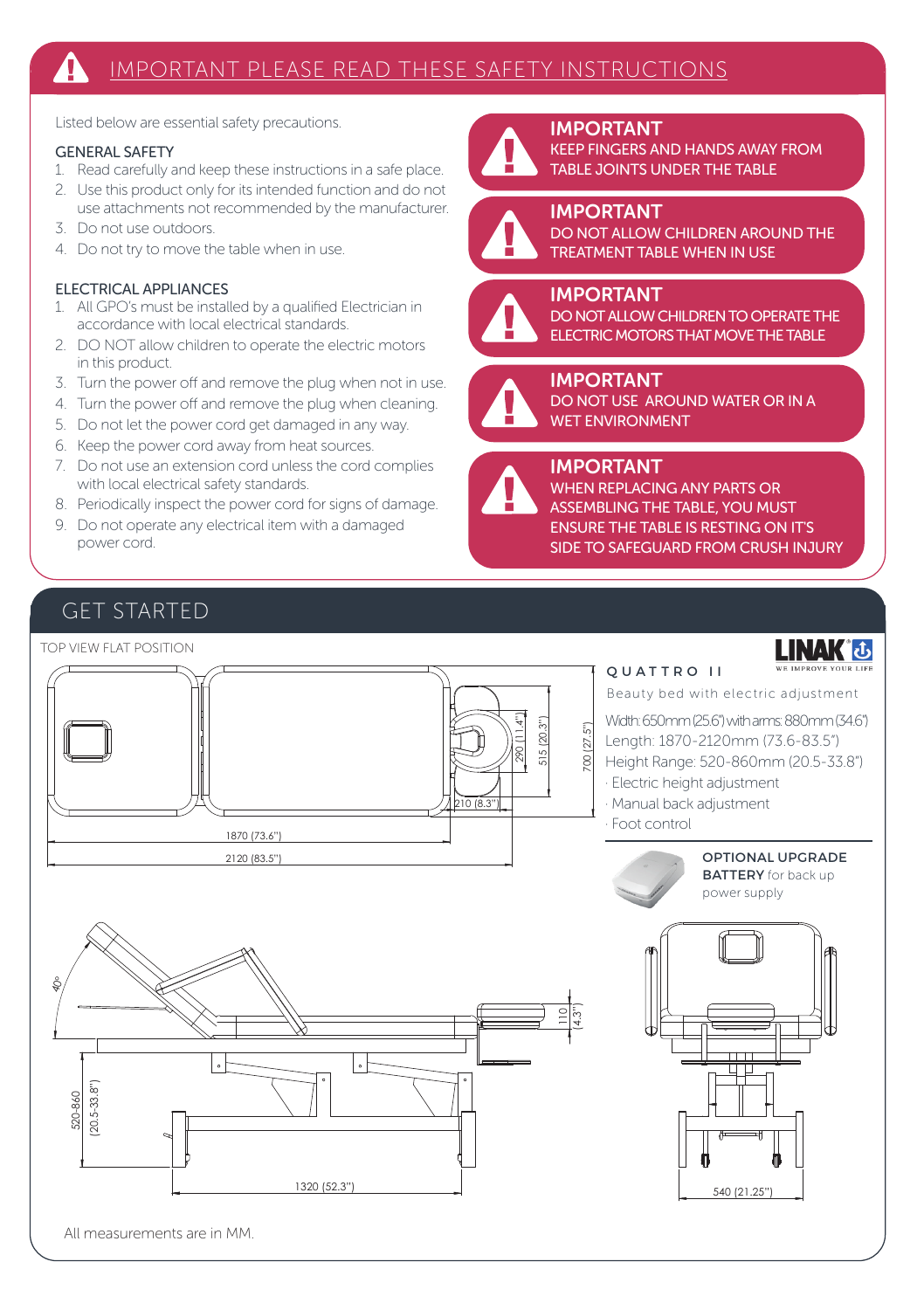#### PARTS **PARTS**

FOOT CONTROL

01



#### PARTS

- 1. Removable head rest
- 2. Removable arm rests
- 3. Wheels (x4)
- 4. Foot lever to activate movement of 4 wheels
- 5. Lever to operate gas-lift back rest /Up/Down
- 6. Electric motor
- 7. Foot control remote
- 8. Removable face cradle and arm holder

### FUNCTIONS



BACK ADJUSTMENT Located behind the back rest, adjust the backrest up and down using the lever.



HEIGHT ADJUSTMENT Using the foot control, adjust the table height by going up or down. Minimum Height: 520mm (20.5") Maximum height: 860mm (33.8")



Adjust the height range of the treatment table with the electric foot control. 1. - Moves the bed down 2. + Moves the bed up

02

#### WHEEL MECHANISM

Located on the bottom of the foot-end of the treatment table, the Sit-Stand lever adjusts the wheels into a locked or movable position.

By pushing down the lever, adjust the wheels from the stand-by (locked) position, to the movable position. When you have moved the table into position, make sure the lever is returned in lock position so that the table is stable.